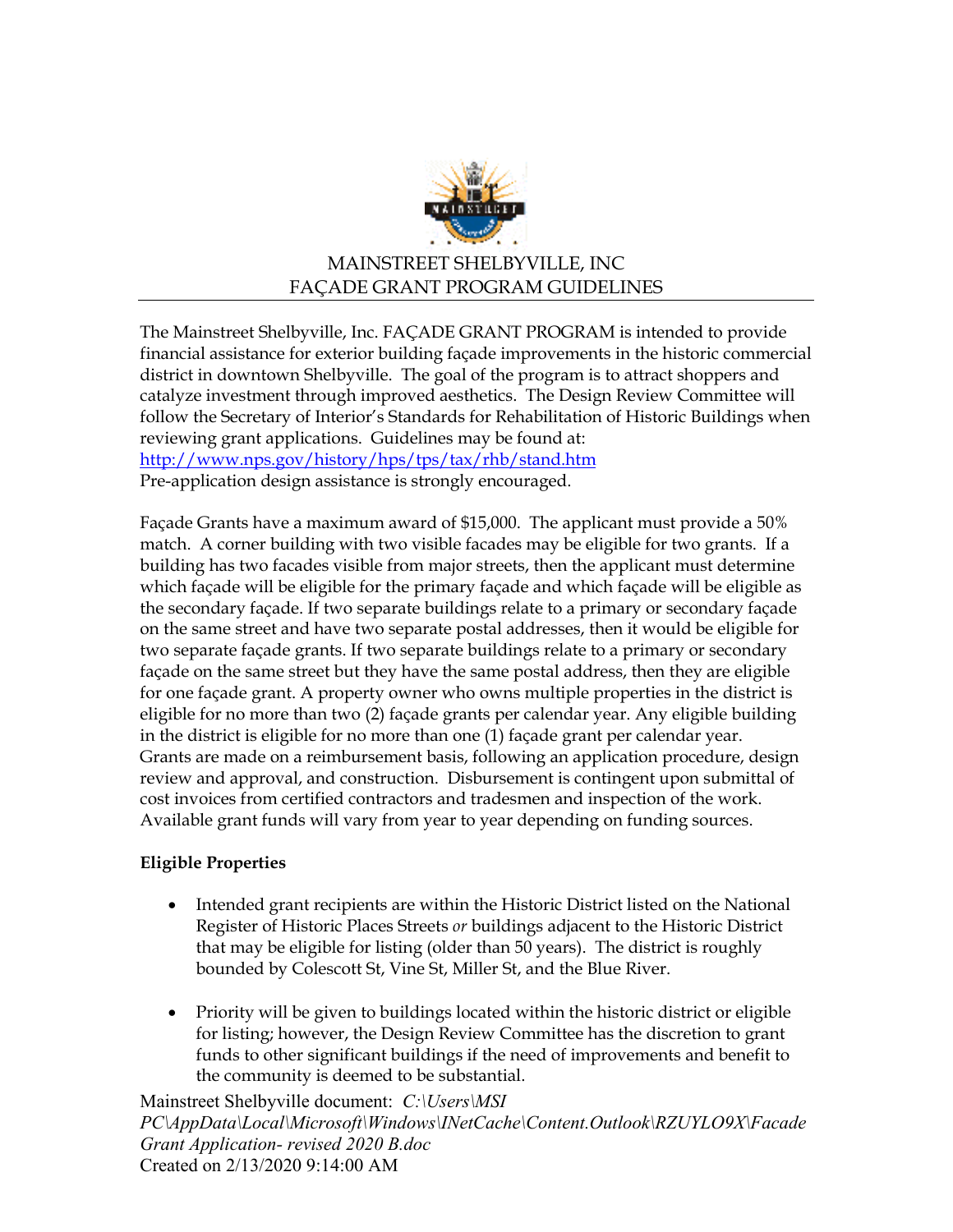- Priority will be given to commercial/retail businesses in downtown buildings; however, the Design Review Committee has the discretion to grant funds to other business types if the need of improvements and benefit to the community is deemed to be substantial.
- Primary/storefront facades funded up to one-half (50%) of the cost of the project
- Secondary facades funded up to one-fourth (25%) of the cost of the project

## **Eligible Activities**

- Window repair/restoration of historic/original/existing windows;
- Window replacements—only of non-original/non-historic windows to windows of more historically appropriate style and materials;
- Restoration of original façade;
- Masonry repair;
- Painting or cleaning, with appropriate methods that will not damage building;
- Cornices, entrances, doors, decorative detail;
- Lighting, signs, window display areas;
- Other activities that restore the original exterior architecture;
- Architectural fees associated with the façade improvements.

### **Ineligible Activities**

- Interior work;
- Activities not visible from the public right-of-way, unless a necessary component of façade improvement work;
- Activities inconsistent with the Secretary of Interior's Standards for Rehabilitation of Historic Buildings;
- Demolition or acquisition of property;
- Building Permit Fees;
- Sidewalks or paving;
- Repair or creation of features not consistent with original architecture.

### **Guidelines and Application Procedure**

- Prior approval of the Design Review Committee is necessary. No work that has already been started will be eligible for funding through this grant.
- The applicant must be the owner of the building, or if a lessee, must have written permission from the building owner for the work proposed.

### Mainstreet Shelbyville document: *C:\Users\MSI*

*PC\AppData\Local\Microsoft\Windows\INetCache\Content.Outlook\RZUYLO9X\Facade Grant Application- revised 2020 B.doc*  Created on 2/13/2020 9:14:00 AM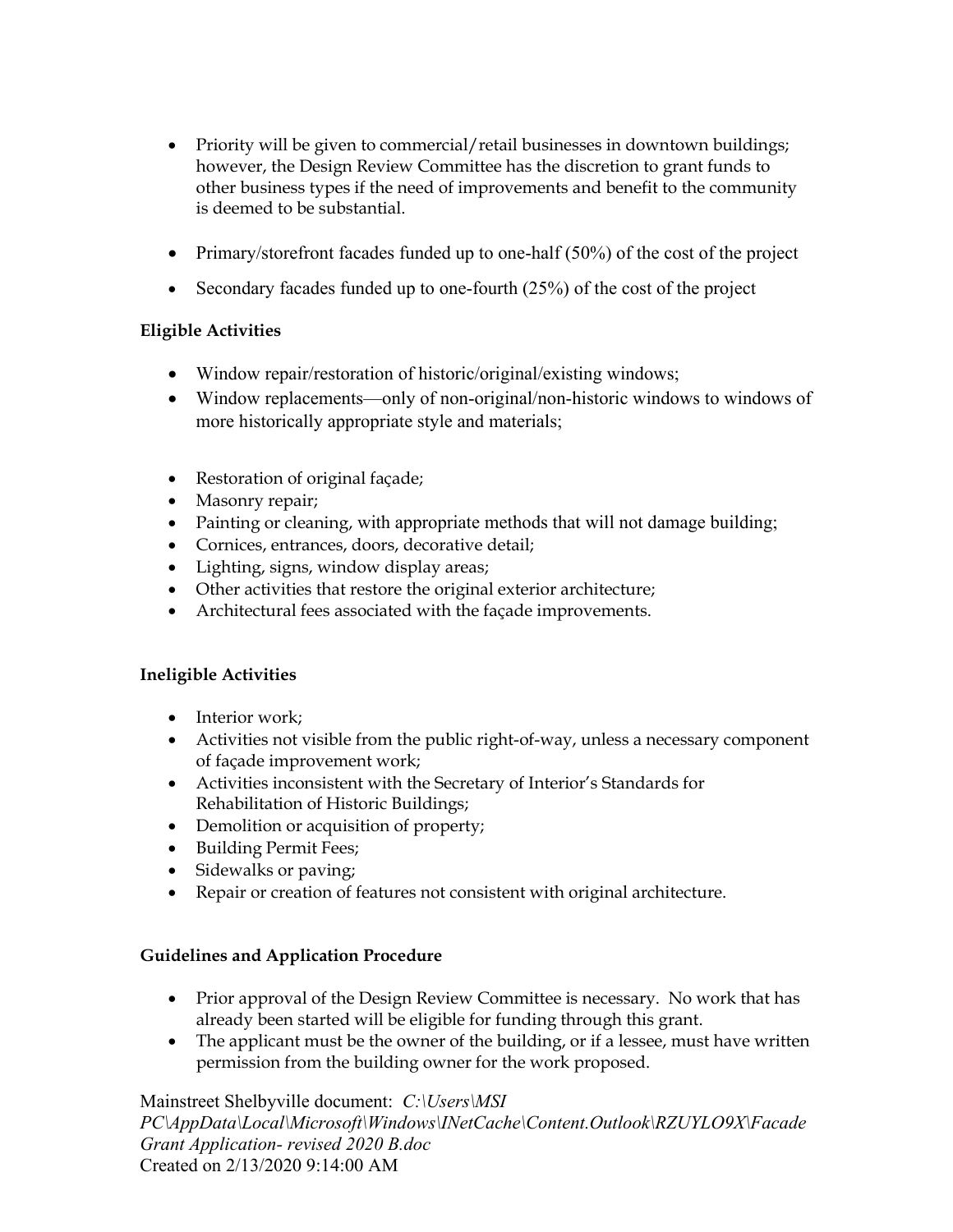- Projects must be completed within 1 year of approval. After 1 year, the applicant must re-apply for funds with no guarantee.
- The amount of the grant is up to 25 50% of the project total.
- Whenever possible, local (Shelby County) contractors, materials, and tradesmen should be used for the work. Contractors, electricians, and other tradesmen should all be licensed in their field.
- Volunteer work is permitted on projects but is not a billable item, therefore volunteer work/time is ineligible for grant funding.
- Mainstreet Shelbyville Inc. reserves the right to approve or deny any application for any reason.
- Upon completion of work, all receipts must be presented and a member from the Design Review Committee must inspect the completed work before disbursement of funds.
- No funding will be provided for work that deviates from the approved application, if the changes were not submitted and approved by the Design Review Committee.
- Applicants are encouraged to apply for the Federal Historic Rehabilitation Tax Credits. Assistance with that process can be provided upon request.
- The applicant must obtain all required building permits from the City of Shelbyville.
- Applicants please complete the attached form with the listed supporting documents.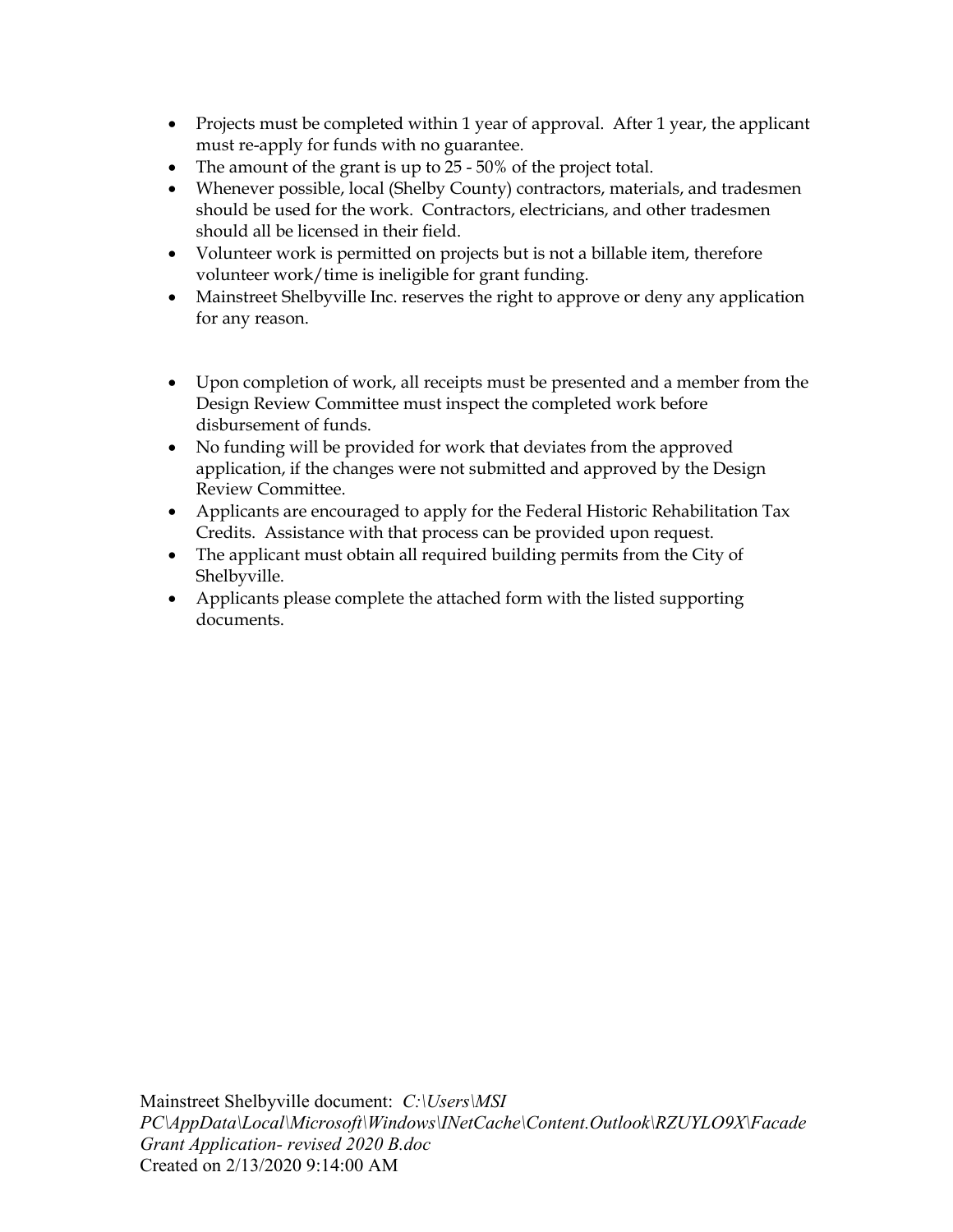

### MAINSTREET SHELBYVILLE, INC FAÇADE GRANT PROGRAM APPLICATION

| <b>Applicant Name</b>                                         |
|---------------------------------------------------------------|
| Mailing Address                                               |
| <b>Business Name</b>                                          |
| <b>Property Address</b>                                       |
| <b>Phone Number</b>                                           |
| Email                                                         |
| <b>Primary Façade Street Address</b>                          |
| <b>Secondary Façade Street Address</b>                        |
| <b>NO</b><br>Are property taxes up to date? YES               |
| Please attach current property tax receipt to the application |
| <b>Estimated Start Date</b><br><b>Completion Date</b>         |
| <b>Total Cost of Project</b>                                  |

**Please attach the following supporting documents:**

**Appendix 1.** Project description, including architectural renderings, where applicable. Paint color samples, where applicable.

**Appendix 2.** Photos of existing building and close-up photos of areas to be improved.

**Appendix 3.** Professional cost estimates from contractors, architects, and tradesmen (2 or more). Be sure to include cost estimates for both the materials and labor.

**Appendix 4.** Written permission of building owner, if the applicant is not the owner.

Mainstreet Shelbyville document: *C:\Users\MSI PC\AppData\Local\Microsoft\Windows\INetCache\Content.Outlook\RZUYLO9X\Facade Grant Application- revised 2020 B.doc*  Created on 2/13/2020 9:14:00 AM